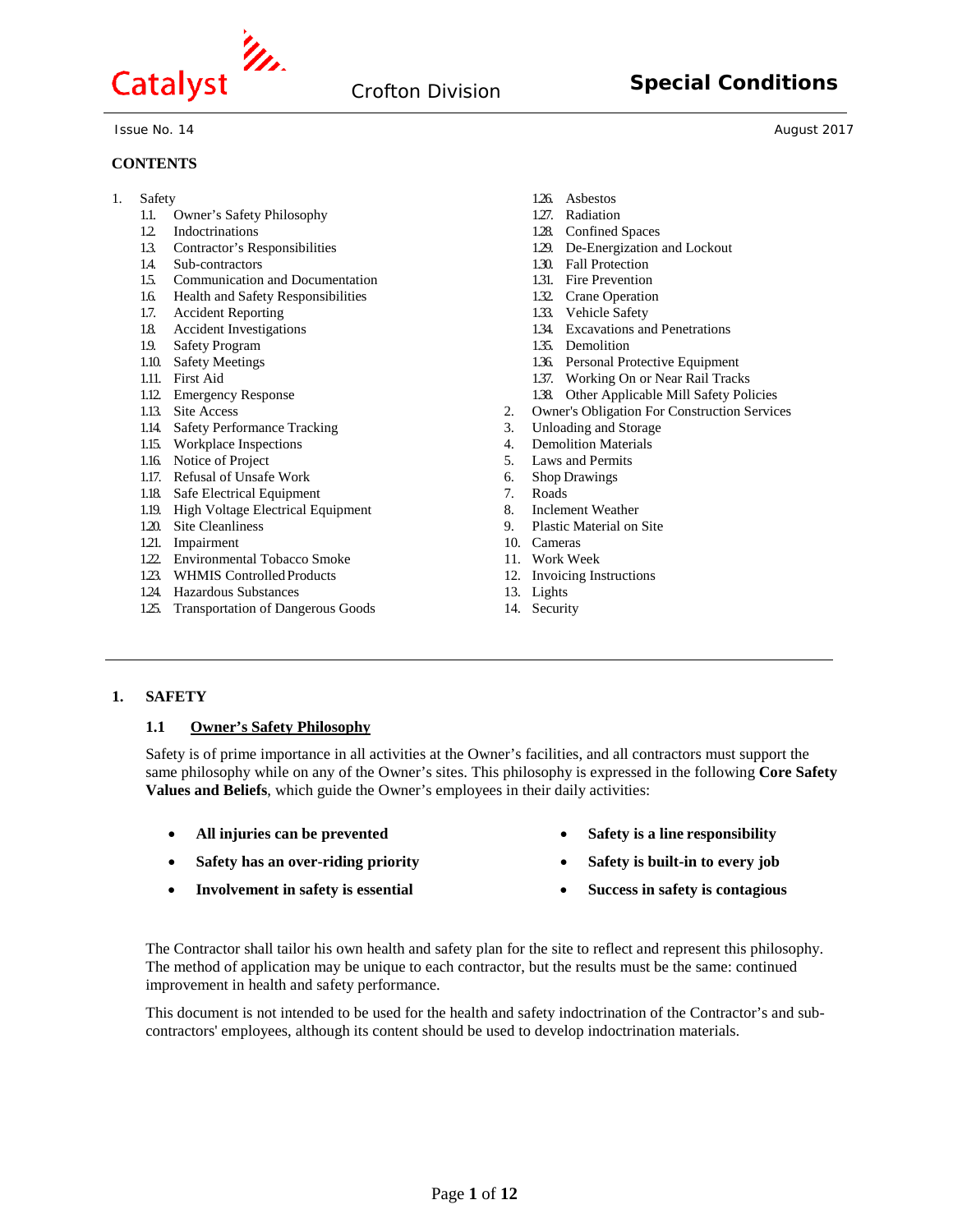

# **1.2 Indoctrinations**

All Contractor personnel entering the site must receive a 2-part safety indoctrination before commencing any work on site. This also includes sub-contractors, construction supervision, management, and others performing work or visiting operating areas and who are not accompanied by a mill employee at all times.

Personnel must report directly to the designated location for the indoctrination, and may not visit other areas of the mill prior to receiving the indoctrination. If the location of the indoctrination is within the millsite, the Contractor must escort the personnel to the indoctrination.

The two parts of the safety indoctrination will typically consist of:

- **General indoctrination**  general millwide hazards. Duration approx. ½ hour. Scheduled through the Owner's Representative. Valid twelve months maximum.
- **Area-specific indoctrination**  hazards more specific to the target worksite. This will initially be delivered to the Contractor's safety representative, who will then be responsible for passing it on to the individual workers. Duration varies, depending on how much of the site will be covered by the workers in the course of their work. Typically includes:
	- Safety indoctrination checklist for the area(s) in which the work will be performed
	- The Project Hazard Analysis (where applicable)
	- The Guide to Working Safely at Crofton
	- The location of the nearest emergency equipment  $-$  e.g. chemical showers, eyewashes and fire extinguishers
	- Evacuation route

Each Contractor employee must sign on the back page of the Guide to Working Safely at Crofton. When all employees have signed, a copy of this page must be given to the Owner's Representative, and a new copy must be provided whenever names are added. The Guide to Working Safely at Crofton must be conspicuously posted where it will be seen by all Contractor employees. At the completion of the job, the original document is to be returned to the Owner's Representative.

A Contractor's employee shall be deemed to not have received the indoctrination if he arrives late or leaves during the indoctrination, or if he fails to successfully answer questions to confirm understanding of the materials presented.

The Contractor shall keep a record of all indoctrinations and the record shall be signed off by the Contractor's site superintendent. Each employee record must include full name, address, company affiliation, and all areas of the mill in which the employee is required to work or visit. This record shall be available to the Owner's Representative upon request.

Information provided by the Owner during indoctrinations does not relieve the Contractor of any responsibility under the Act.

# **1.3 Contractor's Responsibilities**

The Contractor and his employees must comply with the British Columbia Workers' Compensation Act (the "Act") and the Occupational Health and Safety Regulation (the "Regulation"), as administered by WorkSafeBC.

In addition, the Owner has specific requirements that are more stringent than the Act and Regulation; these requirements are presented here.

In some cases, the requirements for mill employees may differ from the requirements for the Contractor's employees.

Where reference is made to specific mill safety policies, access to those documents is available through the Owner's Representative.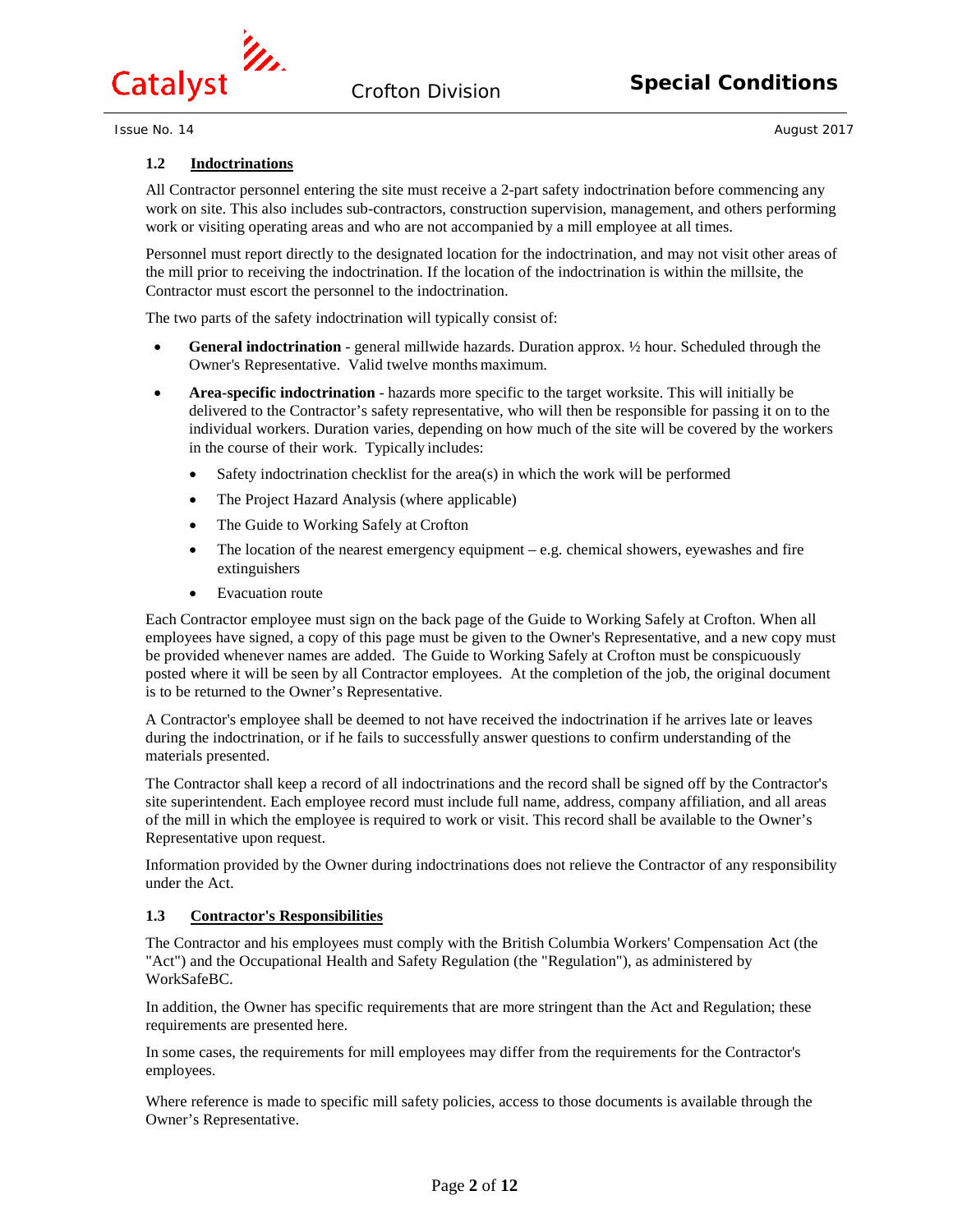

## **1.4 Sub-contractors**

The Contractor's responsibility includes responsibility for their sub-contractors and for all others who are required to enter the mill site at the request of the Contractor or his sub-contractors, including, but not limited to, suppliers. Any reference to contractor herein includes sub-contractors, except where noted otherwise.

# **1.5 Communication and Documentation**

Where the Contractor is required to notify WorkSafeBC on any matter related to the Contract, a copy of the notification and any response from WorkSafeBC must be provided at the same time to the Owner's Representative.

Any written communication from WorkSafeBC related to the Contract, including but not limited to orders and variance orders, must immediately be copied to the Owner's Representative.

Where the Regulation requires that approval or certification by a professional engineer or other expert is required for any matter related to the Contract, a copy of the certification document must be readily available for inspection by the Owner's Representative.

Where qualifications or training for any activity related to the Contract are specified in the Regulation, training or qualification records including the individual's name and date of training or qualification must be readily available for inspection by the Owner's Representative. Examples:

- Trade qualifications
- WHMIS training and NFPA label training
- Asbestos-awareness training
- Confined space entry training
- Powder-actuated tool training
- Welding qualifications
- Scaffold training
- Crane operation qualifications
- Rigging training
- Fall prevention training
- Mobile equipment training
- Records of respirator fit testing

Any documentation related to the Contract which is required by the Regulation to be available to workers or to be kept at the work site must be available on site for inspection by the Owner's Representative. Examples:

- Load charts, records of inspection, maintenance records and safe work plans for cranes and hoists
- MSDS's and other documentation related to hazardous substances
- Fall protection plans
- Asbestos inspection results

Any other documentation related to the Contract which is required by the Regulation to be retained by the Contractor must be readily available for inspection by the Owner's Representative. Examples:

- Instructions, maintenance records and inspection records for equipment
- Service and calibration records for gas testing equipment for confined space entry
- Fall protection equipment inspection records
- Procedures for working alone or in isolation, including those required by Mill Policy 4-64 Working Alone or in Isolation.
- Heat stress assessments
- Inventory of hazardous substances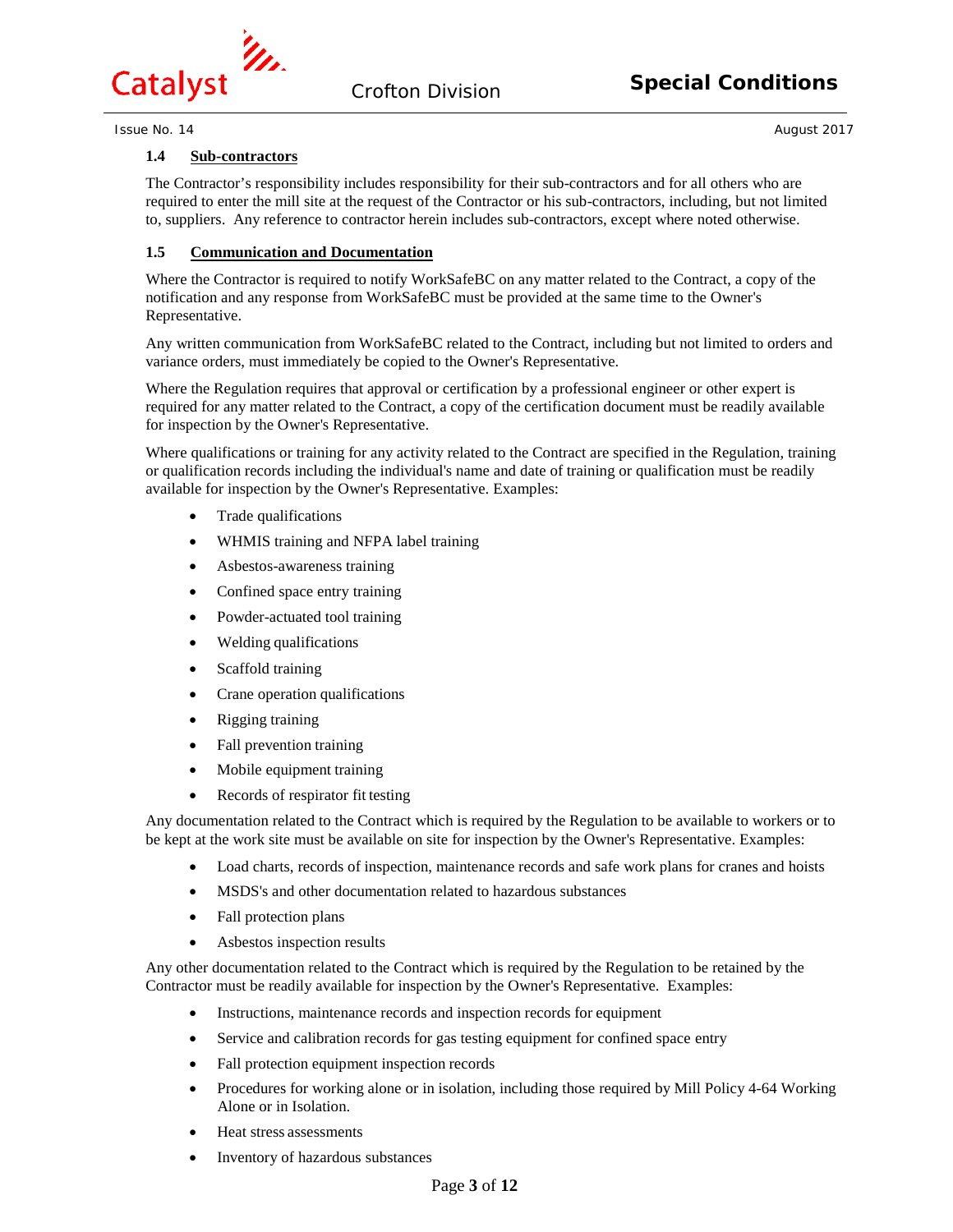

# **1.6 Health and Safety Responsibilities**

The work sites are normally "multiple employer workplaces". The Owner will indicate in the contract documents if the Contractor will be required to act as the prime contractor.

Prior to work starting, the Contractor must provide to the Owner's Representative the name of the qualified person designated to be responsible for health and safety activities.

The Contractor must appoint a dedicated qualified health and safety person if the Contractor has more than 25 employees on site. A dedicated qualified health and safety person is required for a crew of 25 or fewer employees if this is specified in the Contractor's safety policy or the Contract documents.

Note - a "dedicated qualified safety person" must have no other duties other than those related to health and safety. The Owner reserves the right to approve the proposed "qualified safety person", and, if the Owner's Representative determines that the work is not being adequately performed, require that the person be replaced.

# **1.7 Accident Reporting**

In addition to reporting injuries to WorkSafeBC as required, the Contractor must also immediately advise the Owner's Representative of all accidents that require reporting or investigating as defined in the Act. The Contractor shall also immediately advise the Owner's Representative of all other accidents which result in first aid treatment or property damage.

# **1.8 Accident Investigations**

The Contractor must also investigate any accident or incident when requested by the Owner's Representative.

The Owner's Representative must be invited to attend all investigations of accidents or near misses related to the Contract and may, at his discretion, invite other of the Owner's employees to attend.

The Owner's Representative must be copied on all investigation reports.

The Contractor shall co-operate with on-site WorkSafeBC inspections and investigations while avoiding issues of fault or blame.

# **1.9 Safety Program**

The Contractor, regardless of the number of his employees, must maintain a written occupational health and safety program. An up-to-date copy of this program must be kept on site and another copy provided to the Owner's Representative. The Owner's Representative shall receive copies of all updates to the program while the Contractor is working on site.

The Contractor shall work with the Owner's Representative to develop plans to incorporate the Crofton emergency procedures and safety requirements into the Contractor's safety program to reinforce the safety indoctrination information provided to the Contractor's employees. This plan shall be in place prior to starting work on site.

At the discretion of the Owner's Representative, where the Regulation does not require a contractor to maintain an occupational health and safety program, the Contractor may be requested, as an alternative, to provide a list of actions that he will take to ensure safety on site.

# **1.10 Safety Meetings**

The Contractor must hold regular formal safety meetings with all on-site employees at least once per week. Attendance is mandatory. The Contractor must advise the Owner's Representative of the schedule for and location of these meetings; the Owner's Representative may attend at his discretion. Copies of minutes, highlighting concerns raised and specifying responsibility for action, must be provided promptly to the Owner's Representative. More frequent meetings may be required if requested by the Owner's Representative.

The Contractor shall also hold brief safety meetings with all on-site employees at the start of each work shift ("Toolbox Talks"), and minutes of these meetings must be copied to the Owner's Representative if he is not in attendance.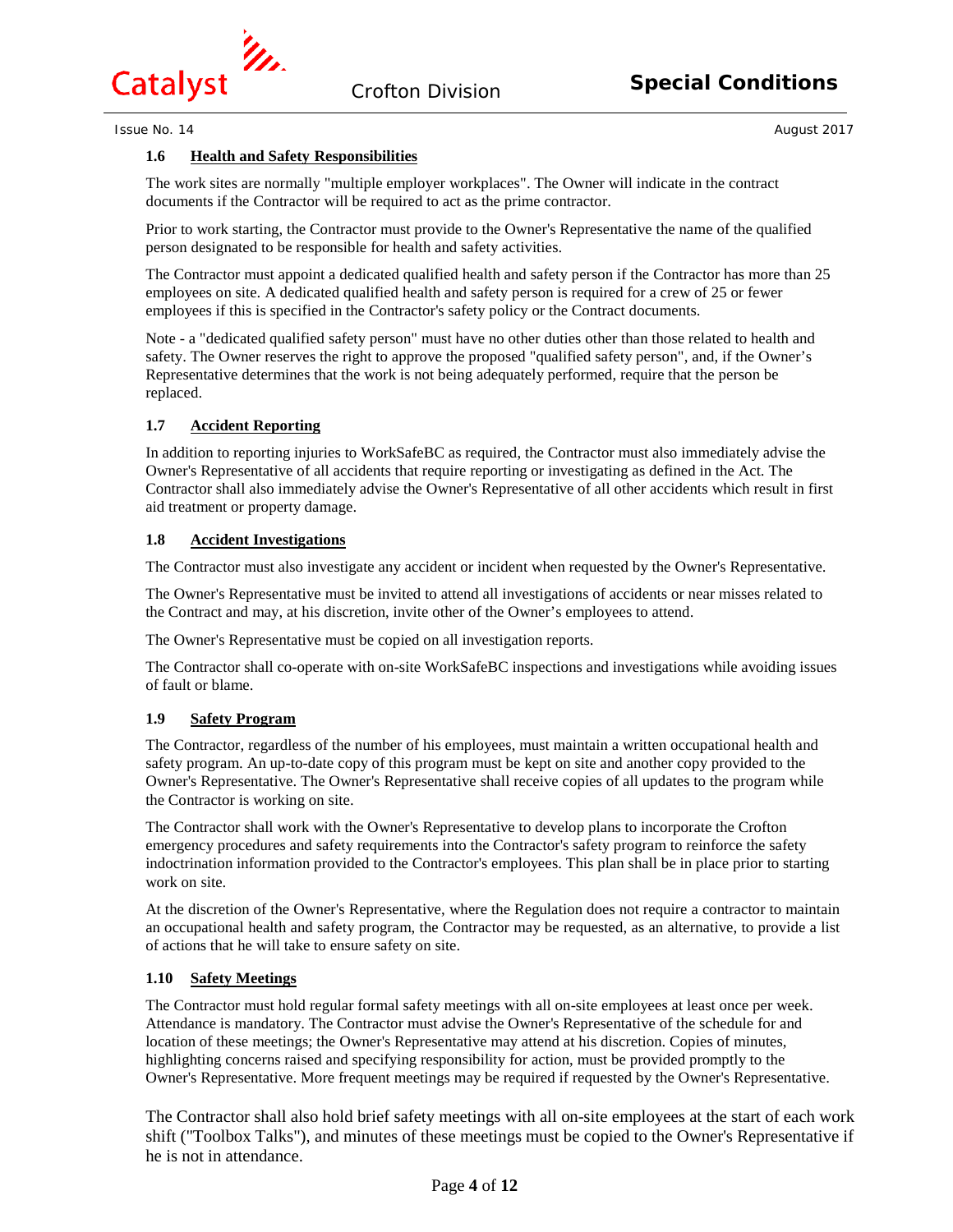

The Contractor's site superintendent must also attend a weekly safety coordination meeting with the Owner's Representative while on site. During shutdown periods these meetings will be held at a minimum daily, or more if required.

Prior to the commencement of shutdowns all contractors' site superintendents must attend a meeting to review the safety requirements of the shutdown work.

# **1.11 First Aid**

The Owner will provide first aid and emergency response facilities and services for all contractors. These services are located at the Main Gate.

All Contractor's employees must report all work-related injuries to First Aid, even if treated off site. All workrelated injuries must also be reported immediately to the Owner's Representative.

# **1.12 Emergency Response**

Risk assessment and other procedures required by the Regulation apply to the immediate work area only. Outside the immediate work area, the Owner's emergency procedures must be used.

The Owner will provide emergency response services. The Contractor must follow the mill's evacuation procedures, and the mill's confined space rescue protocols.

Evacuation plans have been developed and each employee shall be advised of the evacuation routes and marshalling points. The mill evacuation plan is included in the Guide to Working Safely at Crofton.

The Contractor's sites supervisor must maintain an accurate list of the names of all of his employees on site at all times and must account for all employees in the event of an evacuation.

Refer to Mill Policy 4-92 Evacuation.

# **1.13 Site Access**

All contractor access to the millsite is to be through the South gate.

The Contractor must use access and egress routes as assigned by the Owner's Representative. All electrical switchrooms, warehouses, shops, washrooms, locker rooms, material laydown areas and Mill Stores are strictly out of bounds unless the Owner's Representative specifically approves otherwise. No Contractor shall enter any mill area except as required by the Work and then, only after being fully indoctrinated for that mill area.

Visitors are not allowed unless specifically approved by the Owner's Representative.

# **1.14 Safety Performance Tracking**

An important indicator of the Owner's overall performance is safety results, including contractors.

The Contractor must provide the following information to the Owner's Representative prior to noon each Monday:

- Total hours worked by the Contractor's employees (including sub-contractors) for the previous week (Monday to Sunday inclusive)
- Number of injuries sustained by all employees by category (lost time injuries, medical incidents and first aids) for the previous week (Sunday to Saturday inclusive)

# **1.15 Workplace Inspections**

While on site the Contractor must conduct workplace inspections to the standard prescribed in the Regulation at least daily, or more frequently if requested by the Owner's Representative. A record of inspections must be maintained and be readily available for inspection by the Owner's Representative.

Each contractor safety representative shall complete at least two safety audits each day.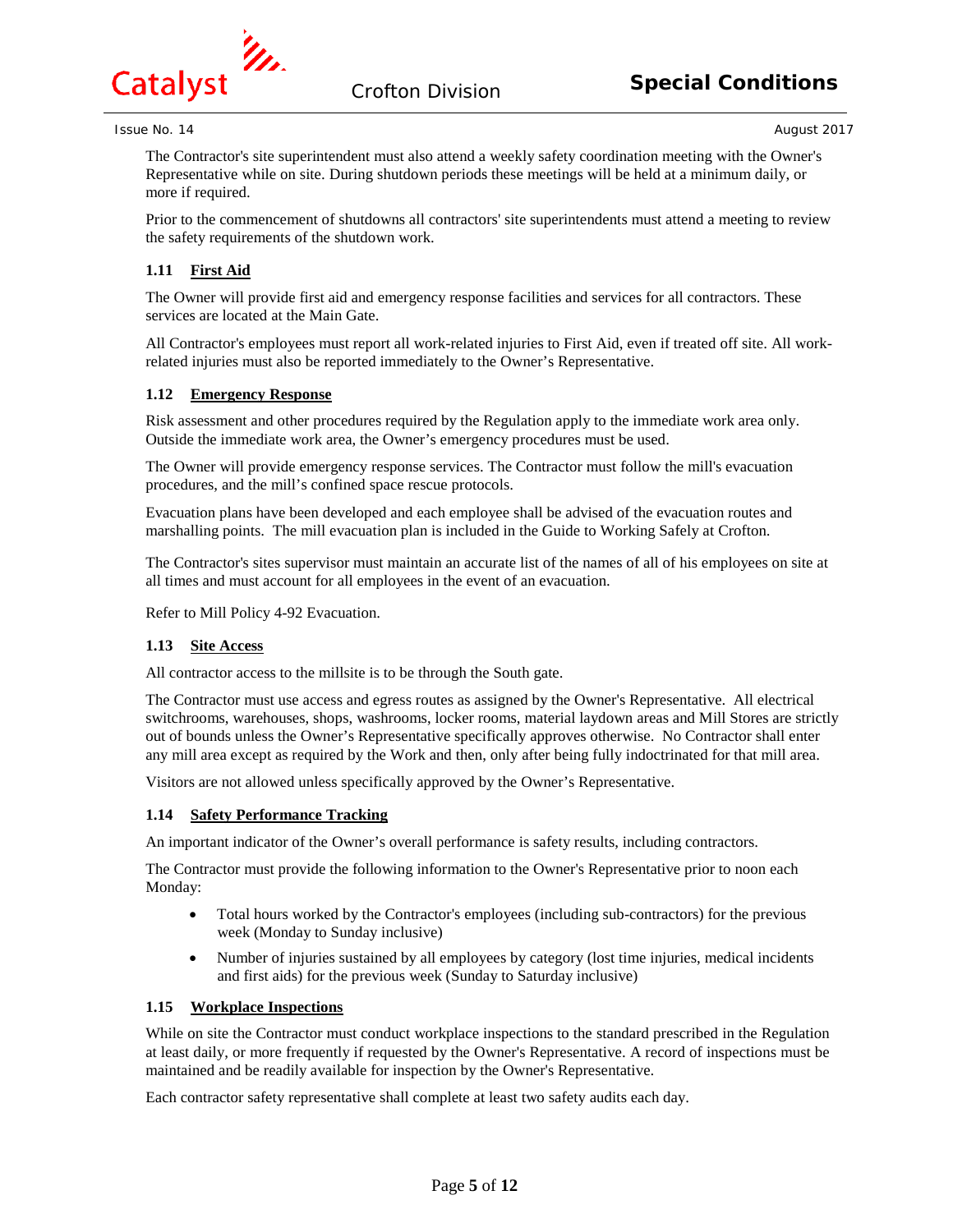

# **1.16 Notice of Project**

If the Contractor is acting as prime contractor, a copy of the Notice of Project must be provided to the Owner's Representative and posted at the jobsite.

# **1.17 Refusal of Unsafe Work**

If the procedure for refusal reaches the point where WorkSafeBC involvement is required, the Owner's Representative must be advised immediately.

# **1.18 Safe Electrical Equipment**

All contractor electrical equipment and tools rated for 550 volts and above must be inspected and tagged "Approved" by the Crofton mill prior to connection to the mill electrical system. The Owner's Representative will arrange for this inspection. The following conditions must be met:

- All equipment that will be plugged into mill welding outlets shall be rated 575 volts 3 phase and rated for less than 60 amps.
- The power cables must be in good repair.
- The male welding plug must conform to Crouse-Hinds type APJ 6485 or approved equal. These can be identified by the red interiors and uneven pin lengths to comply with CSA C22.2 B.182.1
- The equipment must meet the Canadian Electrical Code requirements. Appropriate nameplates, etc. must be present.
- Each piece of equipment must have insulation integrity verified (meg-ohm test).
- 600 volt extension cords without a local power disconnecting means at the female end are not permitted for use at Crofton.

If the equipment does not meet Crofton mill standards, it will not be accepted. Repairs to contractor-supplied electrical equipment will be completed at the Contractor's cost.

Contractor's electrical equipment will be inspected periodically and any without approval tags will be unplugged and removed until inspected.

The total load for any circuit which supplies more than one welding outlet shall not exceed 100 amps.

There are two laydown/inspection areas: east of the Paper roll storage building, and at the Kraft "Gravel Island" outside of the #2 Pulp Machine.

Per Mill Policy 4-90 Ground Fault Circuit Interrupters, a GFCI is required on all 120V portable electrical equipment, even if the equipment is double insulated. If the circuit does not have a GFCI installed, then a GFCI extension cord must be used. The only exceptions are inside offices or similar locations. Note: portable electrical equipment operating at other voltages less than 750V must also be protected against ground fault.

# **1.19 High Voltage Electrical Equipment**

The Contractor must follow the Owner's procedures for high-voltage electrical work. All job-specific procedures for working on high-voltage electrical equipment must also be submitted to the Owner's Representative before any work starts.

# **1.20 Site Cleanliness**

Site cleanliness shall be maintained to a level conducive to safe conduct of the work. The Owner's Representative may require additional cleanup at any time when he believes that safety is compromised or the state of cleanliness does not meet the requirements of the General Conditions. All waste materials shall be disposed of as directed by the Owner's Representative.

Temporary hoses, cables and other services must, where practical, be run above or below walkways, stairs and other access routes. Where necessary, the Contractor must provide temporary supports. Where temporary services must be run on the ground, they must be protected from vehicular traffic by ramps.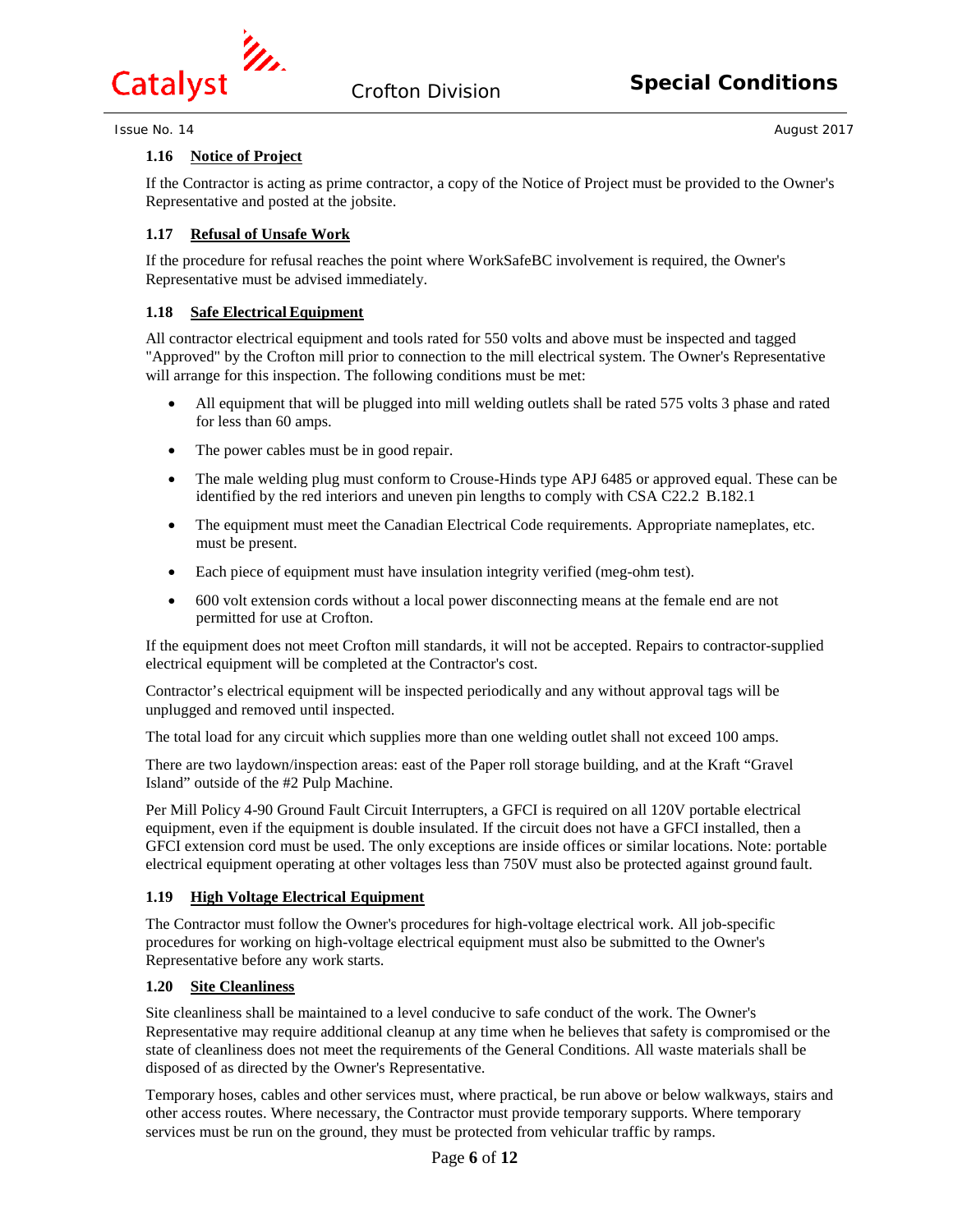

## **1.21 Impairment**

Alcohol and illegal substances are forbidden on site at all times.

Employees of the Contractor who possess or consume alcohol or illegal substances on the Owner's site shall be immediately and permanently removed from the site. These employees shall also not be used on any other site belonging to the Owner.

## **1.22 Environmental Tobacco Smoke**

Per Mill Policy 4-04 Smoking in the Workplace, smoking on the mill site is permitted in designated areas only, as approved by the Owner's Representative.

#### **1.23 WHMIS Controlled Products**

Contractors must provide the Owner's Representative with a detailed inventory of WHMIS controlled products and the corresponding MSDS that will be brought to the Crofton site. For WHMIS controlled products not already on the Crofton list of approved products, the Contractor must further submit the completed Crofton form "Contractor MSDS Notification to Occupational Hygienist" and receive approval prior to bringing the product onto the mill site. Refer to Mill Policy 4-71 WHMIS Controlled Products – Ordering.

### **1.24 Hazardous Substances**

Flammable gases and liquids must be stored only in areas approved by the Owner's Representative.

Contractors are to remove excess amounts of unused controlled substances from the site.

If the Contractor becomes aware of

- (a) the discharge of hazardous materials on the site, or
- (b) hazardous materials which were not anticipated on the site,

he shall immediately notify the Owner's Representative and comply with his instructions, in addition to all other applicable rules and regulations.

#### **1.25 Transportation of Dangerous Goods**

In addition to the requirements of the Regulation and the Transportation of Dangerous Goods (TDG) regulations, all contractor-ordered tank trucks containing dangerous goods (as defined by the Transportation of Dangerous Goods legislation) require an approved escort into the Mill, and drivers must report to the Protection Department at the Main Gate upon arrival. (Exceptions are trucks delivering gasoline and propane if they are regular suppliers and drivers.) TDG material deliveries are to be co-ordinated through the Owner's Representative.

Refer to Mill Policy 4-72 Transportation of Dangerous Goods.

# **1.26 Asbestos**

Asbestos removal is to be done in accordance with the Owner's Asbestos Management Plan.

Upon suspicion of unknown asbestos being present, Contractors shall immediately stop work, barrier the area, and inform the Owner's Representative.

No asbestos-containing materials are to be brought onto or taken off of the millsite without prior written approval of the Owner's Representative.

The Owner may have special procedures for working in areas of potential asbestos contamination. These will be provided by the Owner's Representative.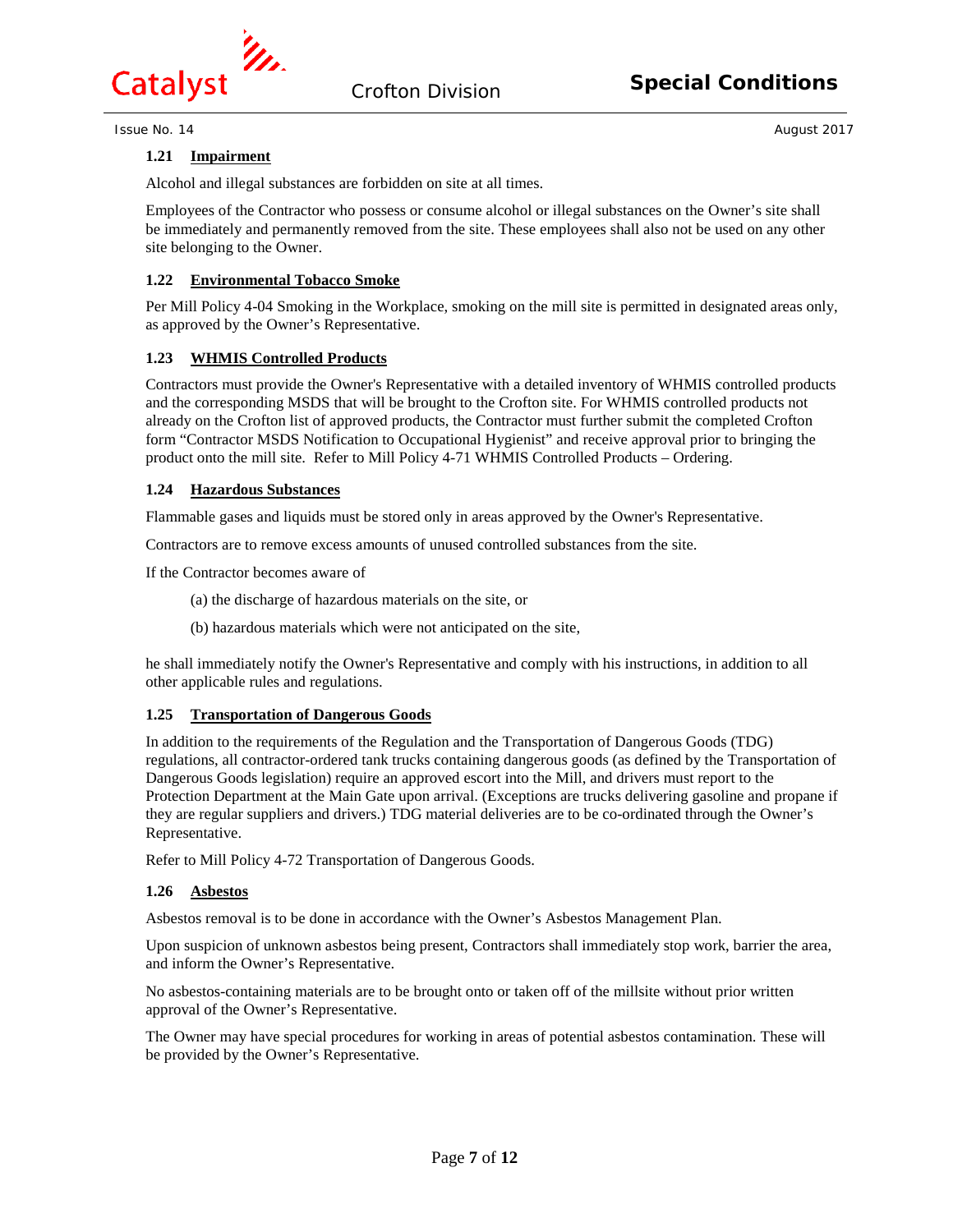

# **Special Conditions** Crofton Division

**Issue No. 14** August 2017

# **1.27 Radiation**

Work involving the use, maintenance or installation of radiation sources, including radiography, must be approved in advance by the Owner's Representative.

Radionuclide NDT (X-Ray inspection) - Prior to the use of any radionuclide or other radioactive substance on the millsite, the Contractor shall submit the following to the Owner's Representative (who will seek approval from the mill Radiation Safety Officer):

- (a) the appropriate CNSC (Canadian Nuclear Safety Commission) radiation license, and
- (b) the written exposure control plan as required by Regulation.

# **1.28 Confined Spaces**

A confined space includes any area designated as a confined space in the Contract or by the Owner's Representative.

Refer to mill policy 4-02 Confined Spaces for specific procedures.

# **1.29 De-Energization and Lockout**

Refer to mill policy 4-01 Lock-Out.

The Owner will de-energize and lock out all equipment unless otherwise indicated by the Owner's Representative. Lockout procedures are maintained by each operating department in the mill. The Owner's Representative shall, at the request of the Contractor, arrange for the necessary lockout procedure(s) to permit the Contractor to conduct his work.

Contractors must use the locks issued by the Owner. Locks acquired at other jobs sites are not acceptable. A charge of \$50 will be levied to the Contractor for each lock not returned.

# **1.30 Fall Protection**

Contractor employees must have received basic fall protection training before coming on site. Job specific information may be provided on site before the worker starts the work.

Where a Fall Protection Plan is required, it must be submitted to the Owner's Representative before work begins.

Safety belts are not permitted. Full body harnesses are required.

Any attachments to mill structures must be approved in advance by the Owner's Representative and removed at the completion of the work.

Piping, cable trays and other process or service equipment must not be used as anchor points for fall arrest or restraint.

Life lines must be removed at the completion of the job.

# **1.31 Fire Prevention**

All fires must be reported immediately by phoning 911 from a mill phone (333 on a mill phone will also work). If a cell phone is used then call 250-246-6222 and this will ring through to the mill emergency line. Do not call 911 on a cell phone. This will contact Municipal Services (not Mill Services) and will severely delay the response. After the appropriate emergency number is contacted, then, as soon as possible, contact the Owner's Representative.

Mill Policy 4-10 Hot Work must be followed for all work involving welding, burning, brazing, grinding, heating, abrasive cutting or other sources of ignition.

Fire watch is required.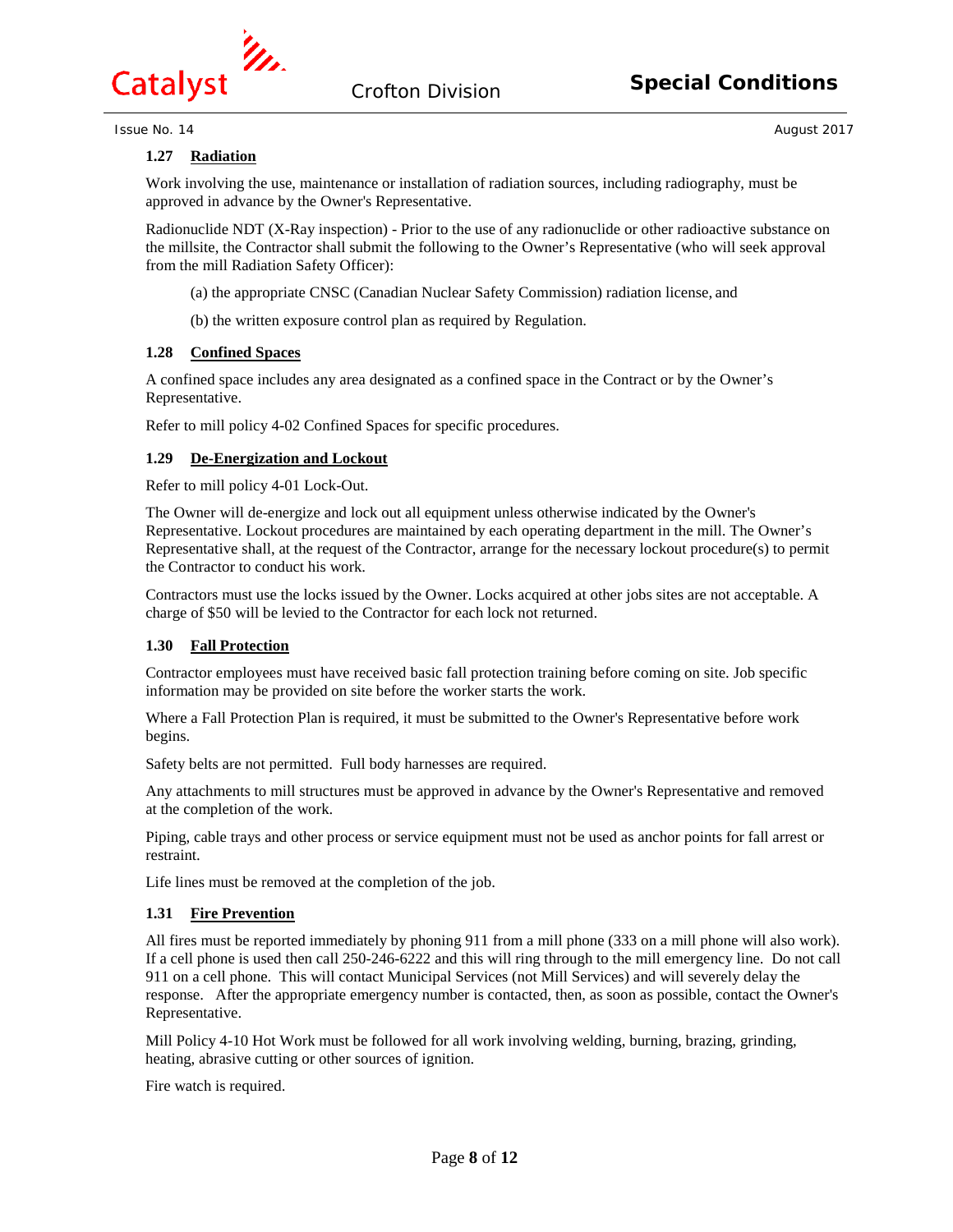

Fire suppression systems must not be disabled or otherwise disturbed without the prior written approval of the Owner's Representative, and they must be returned to operating condition as soon as practical. In new construction, work shall be planned such that fire suppression is available as quickly as possible.

The location of the Contractor's portable buildings will be reviewed with the Owner's Representative. If there is any possibility of a fire in the portable building spreading to the operating mill, the proposed location will be reviewed with the mill Protection group and the appropriate provisions made (e.g. alarms and/or sprinklers; manned continuously).

# **1.32 Crane Operation**

The Contractor must not operate mill overhead travelling cranes without the authorization of the Owner's Representative.

Crane operators must receive generic training prior to coming to site. Contractor employees that are to operate an Owner's overhead crane must also be familiarized with the specific crane(s) to be used. This familiarization is arranged through the Owner's Representative.

# **1.33 Vehicle Safety**

Refer 4-68 Mill Traffic Policy.

Transportation of the Contractor's and sub-contractors' personnel to and from the Site and on the Site is the responsibility of the Contractor.

Contractor employees' personal vehicles are not permitted on the Site.

The number of Contractor vehicles on site will be minimized. Vehicles will only be allowed on site as required to complete the Work. A vehicle pass will be required, arranged through the Owner's Representative.

Contractor vehicles on site shall display a legible identification sign.

The Owner reserves the right to inspect vehicles entering and leaving the mill site.

The use of cellular phones is not permitted while operating any vehicle or other mobile equipment.

Use of seatbelts is mandatory.

Speed limits 15 km/h and walking speed in buildings and high traffic areas. Designated walkways are to be respected by equipment operators and used by pedestrians. Do not assume an equipment operator sees you. Review overhead electrical hazards.

A written record of training for operators of lift trucks, backhoes and other mobile equipment must be readily available for inspection by the Owner's Representative.

# **1.34 Excavations and Penetrations**

Underground and embedded services and asbestos must be located prior to excavation or penetration. Refer to Mill Policy 4-76 Excavations and 4-100 Penetrations.

The Contractor must obtain an excavation permit or penetration permit from the Owner's Representative prior to any excavation or penetration.

Hand shovel work for cleanup does not require an excavation permit, but machine work for paving does.

The Contractor shall advise all involved personnel of the location of the existing underground electrical cables and other services, and shall take all necessary special precautions when conducting his operations to protect those services and enclosing structures from harm.

The Contractor shall not use power excavators and similar equipment in close proximity to underground services.

The Contractor shall not move or station any heavy equipment over any underground services unless he first provides suitable protection for them.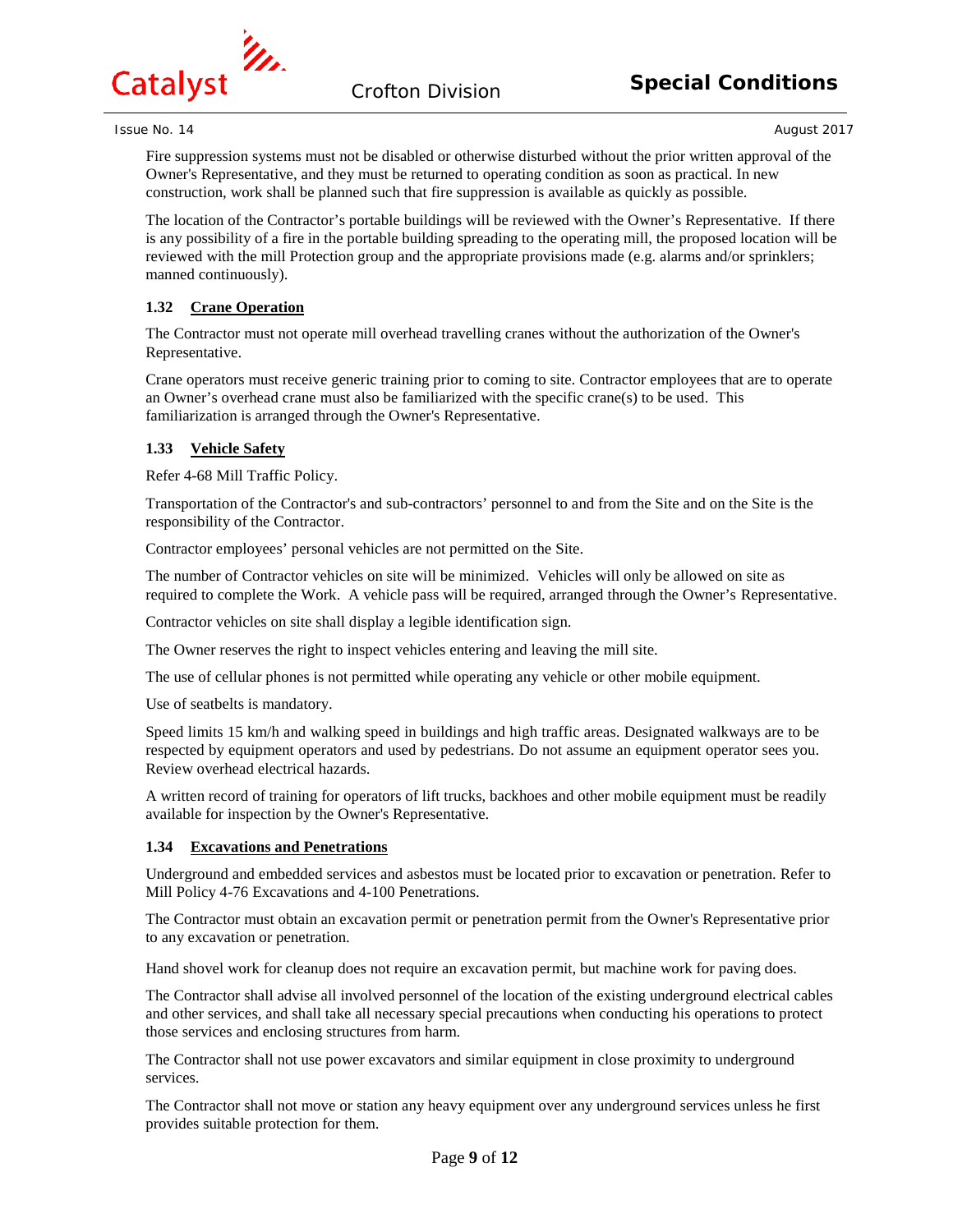

# **Special Conditions** Crofton Division

**Issue No. 14** August 2017

# **1.35 Demolition**

Permit required. Refer to Mill Policy 4-86 Commissioning, Decommissioning and Demolition.

The Contractor shall not bring explosive materials on to the site without prior written permission from the Owner's Representative.

# **1.36 Personal Protective Equipment**

Refer to Mill Policy 3-03 Personal Protective Equipment.

The Contractor is responsible for the provision of all personal protective equipment (PPE) and other safety equipment and supplies for his employees and for all other health and safety equipment required to comply with the conditions described in this document, with the exception of:

- Safety locks
- Lockout procedure boards
- Evacuation and rescue equipment
- Emergency rescue materials and supplies
- First aid materials and supplies
- Hoses for fire prevention
- Radios for standby persons

Emergency escape respirators must be carried in designated gas hazard areas.

#### **1.37 Working On or Near Rail Tracks**

Where the Contractor's work or equipment is on or within 10 ft of rail tracks, the Owner's special procedures must be followed.

# **1.38 Other Applicable Mill Safety Policies**

- 4-77 Mouse, Hantavirus, Dead Animal, Animal Waste, Bird Dropping Cleanup
- 4-83 Scaffolding
- 4-98 Use of Barrier Tape

# **2. OWNER'S OBLIGATION FOR CONSTRUCTION SERVICES**

For construction purposes, the Owner's Representative will designate where the following tie-ins will be available and the Owner will:

- (a) Connect the Contractor's pipe for potable or mill water. Uninterrupted supply is not guaranteed; quantity and availability is at the sole discretion of the Owner's Representative. The Contractor shall do his own piping from the connection point $(s)$ . The Contractor shall not tie in nor turn on these supplies.
- (b) Connect the Contractor's cable for one 575 volt, 200 amp service unless other arrangements are made. An additional service will be permitted by the Owner if the office and/or portable buildings are not located near the construction area. Existing welding outlets are not to be used by the Contractor. The Contractor shall not tie in or turn on these supplies. The Contractor's electrical system must be maintained to meet codes and safety standards and may be switched off if a ground occurs on this system. Uninterrupted supply cannot be guaranteed.
- (c) Provide a baseline and benchmark.
- (d) Connect the Contractor's sewer pipe to the mill sanitary system at the specified connection points, where service is available.
- (e) Compressed air is not available from the Owner'sfacilities.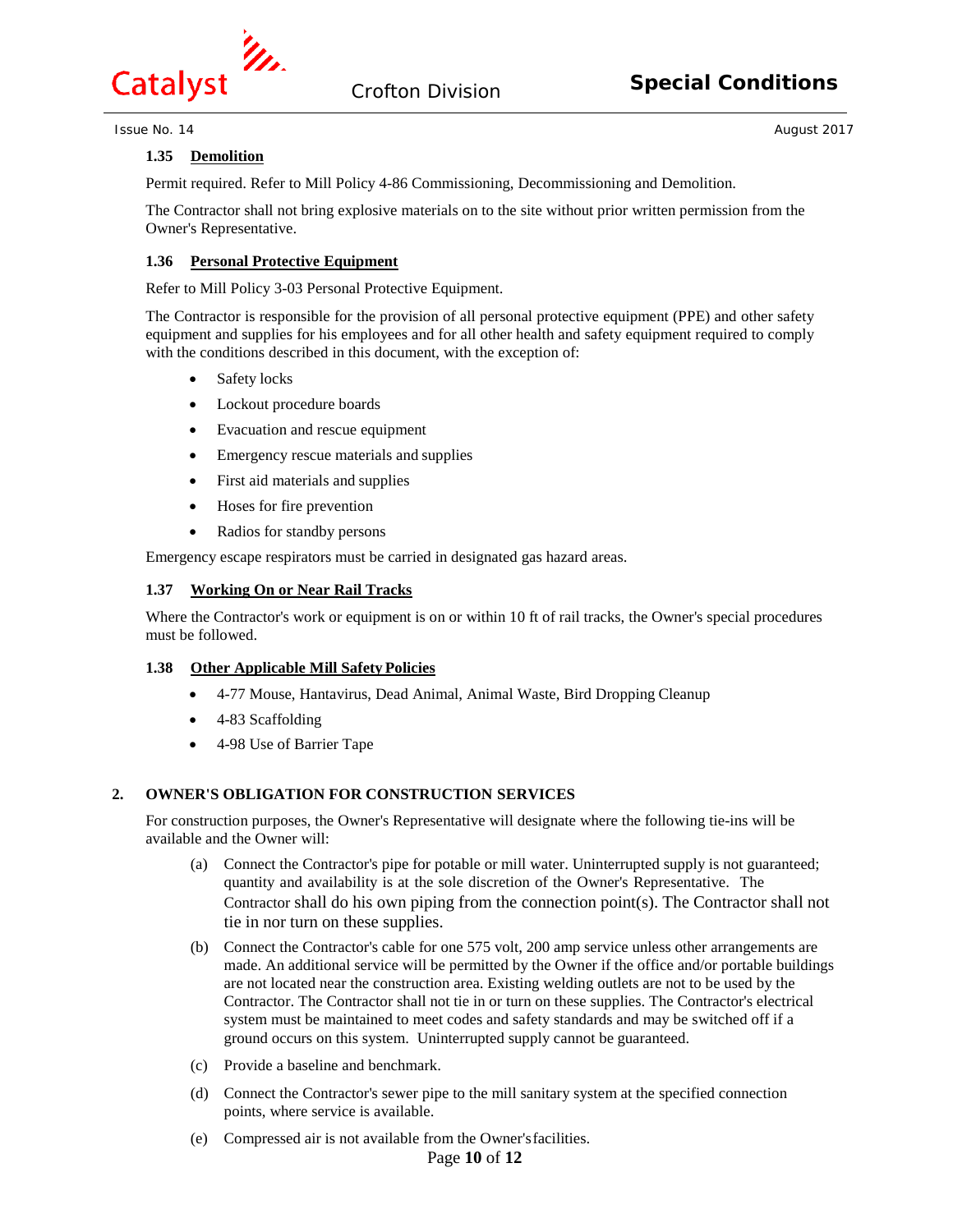

# **3. UNLOADING AND STORAGE**

**Dock Facilities** – The Contractor shall not use the Owner's dock facilities for handling his Materials or Construction Equipment, except with the prior approval of the Owner's Representative.

**Advance Notice** – The Contractor shall notify the Owner's Representative at least three working days before shipments of significant size are scheduled to arrive on the Site.

## **4. DEMOLITION MATERIALS**

Demolition materials may, with the Owner's Representative's permission, be taken to one of the mill landfills.

| <b>MATERIAL</b>        | <b>DISPOSAL</b>                                    |
|------------------------|----------------------------------------------------|
| Asbestos               | Landfill south of mill                             |
| Construction materials | Landfill west of mill at east end of ash landfills |

#### **5. LAWS AND PERMITS**

**Owner's Obligation** – Notwithstanding the General Conditions, the Owner shall obtain any necessary building permits for the Work.

#### **6. SHOP DRAWINGS**

The Contractor shall submit to the Owner in a timely fashion for review three copies of all shop or setting drawings and schedules.

This review does not constitute acceptance to design and standards. This review does not relieve the Contractor of responsibility to meet all design specifications, compliance with contractual obligations or project requirements.

The Contractor shall clearly identify, with the submission of the drawings or schedules, the date by which concerns must be identified in order to meet the construction schedule. There shall be at least ten (10) working days from the date of submission to the start of fabrication.

If the Owner does not comment within ten (10) working days of submission and the construction schedule requires the commencement of the Work shown on these drawings, the Contractor shall inform the Owner's Representative and proceed as if the submission was approved.

#### **7. ROADS**

The Contractor shall use existing roads as the Owner's Representative may direct. These roads shall be maintained during the course of the Work and left upon completion of the Work in as good a condition as prior to the Work.

Any other roads needed for the performance of the Work must be approved by the Owner's Representative and shall be made and maintained by the Contractor.

Any obstruction to mill roads must be approved in advance by the Owner's Representative, who will arrange approval with the mill Protection department. Emergency access will always take priority.

# **8. INCLEMENT WEATHER**

The Contractor shall provide and operate any weather protection and snow removal equipment necessary to enable the Work to proceed during inclement weather.

# **9. PLASTIC MATERIAL ON SITE**

Contractors are required to make every reasonable effort to minimize the amount of plastic brought onto the site. Where plastic materials must be used, careful storage and use must be exercised, and all waste must be discarded appropriately. When working in process areas, all efforts must be made to prevent plastic from entering the process. If plastic does enter the process, immediately notify the operations control room in the area and the Owner's Representative.